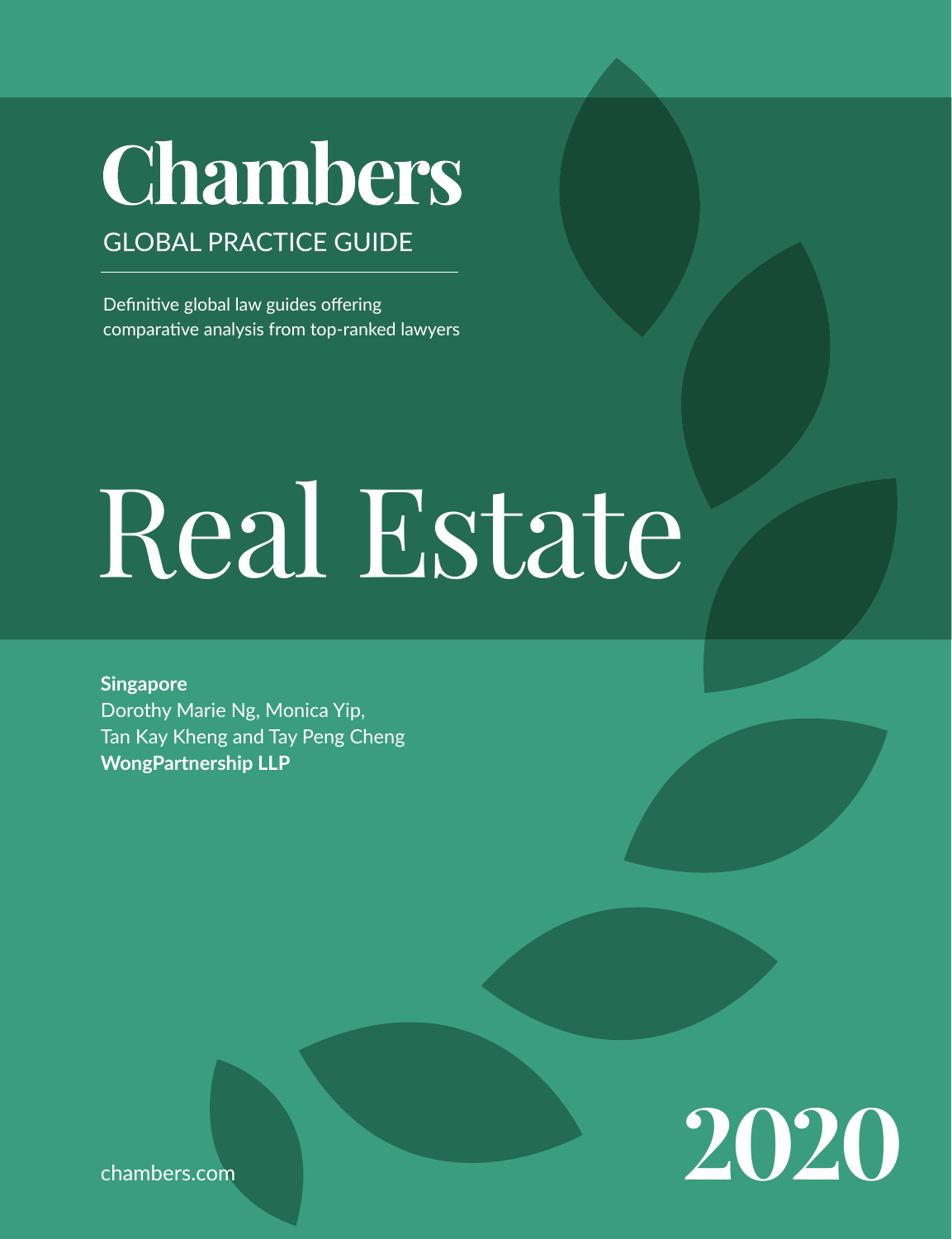# SINGAPORE

# Law and Practice

*Contributed by: Dorothy Marie Ng, Monica Yip, Tan Kay Kheng and Tay Peng Cheng WongPartnership LLP [see p.15](#page-14-0)*

# **Contents**

| 1. General |                                                                              | p.4 |
|------------|------------------------------------------------------------------------------|-----|
| 1.1        | Main Sources of Law                                                          | p.4 |
| 1.2        | Main Market Trends and Deals                                                 | p.4 |
| 1.3        | Impact of Disruptive Technologies                                            | p.4 |
| 1.4        | Proposals for Reform                                                         | p.4 |
|            | <b>2. Sale and Purchase</b>                                                  | p.4 |
| 2.1        | Categories of Property Rights                                                | p.4 |
| 2.2        | Laws Applicable to Transfer of Title                                         | p.4 |
| 2.3        | Effecting Lawful and Proper Transfer of Title                                | p.4 |
| 2.4        | Real Estate Due Diligence                                                    | p.4 |
| 2.5        | Typical Representations and Warranties                                       | p.5 |
| 2.6        | Important Areas of Law for Investors                                         | p.5 |
| 2.7        | Soil Pollution or Environmental Contamination                                | p.5 |
| 2.8        | Permitted Uses of Real Estate Under Zoning<br>or Planning Law                | p.5 |
| 2.9        | Condemnation, Expropriation or Compulsory<br>Purchase                        | p.5 |
| 2.10       | Taxes Applicable to a Transaction                                            | p.6 |
| 2.11       | Legal Restrictions on Foreign Investors                                      | p.6 |
|            | <b>3. Real Estate Finance</b>                                                | p.6 |
| 3.1        | Financing Acquisitions of Commercial Real<br>Estate                          | p.6 |
| 3.2        | Typical Security Created by Commercial<br>Investors                          | p.7 |
| 3.3        | Restrictions on Granting Security over Real<br>Estate to Foreign Lenders     | p.7 |
| 3.4        | Taxes or Fees Relating to the Granting and<br><b>Enforcement of Security</b> | p.7 |
| 3.5        | Legal Requirements Before an Entity Can<br>Give Valid Security               | p.7 |
| 3.6        | Formalities When a Borrower Is in Default                                    | p.7 |
| 3.7        | Subordinating Existing Debt to Newly<br><b>Created Debt</b>                  | p.8 |
| 3.8        | Lenders' Liability Under Environmental Laws                                  | p.8 |
| 3.9        | Effects of Borrower Becoming Insolvent                                       | p.8 |
| 3.10       | Consequences of LIBOR Index Expiry                                           | p.8 |



|      | 4. Planning and Zoning                                                                | p.8  |
|------|---------------------------------------------------------------------------------------|------|
| 4.1  | Legislative and Government Controls<br>Applicable to Strategic Planning and Zoning    | p.8  |
| 4.2  | Legislative and Government Controls<br>Applicable to Design, Appearance and           |      |
|      | Method of Construction                                                                | p.8  |
| 4.3  | Regulatory Authorities                                                                | p.9  |
| 4.4  | Obtaining Entitlements to Develop a New<br>Project                                    | p.9  |
| 4.5  | Right of Appeal Against an Authority's Decision                                       | p.9  |
| 4.6  | Agreements with Local or Government<br>Authorities                                    | p.9  |
| 4.7  | Enforcement of Restrictions on Development<br>and Designated Use                      | p.9  |
|      | 5. Investment Vehicles                                                                | p.9  |
| 5.1  | Types of Entities Available to Investors to<br><b>Hold Real Estate Assets</b>         | p.9  |
| 5.2  | Main Features of the Constitution of Each<br>Type of Entity                           | p.9  |
| 5.3  | Minimum Capital Requirement                                                           | p.10 |
| 5.4  | Applicable Governance Requirements                                                    | p.10 |
| 5.5  | Annual Entity Maintenance and Accounting<br>Compliance                                | p.10 |
|      | <b>6. Commercial Leases</b>                                                           | p.10 |
| 6.1  | Types of Arrangements Allowing the Use of<br>Real Estate for a Limited Period of Time | p.10 |
| 6.2  | Types of Commercial Leases                                                            | p.10 |
| 6.3  | Regulation of Rents or Lease Terms                                                    | p.10 |
| 6.4  | Typical Terms of a Lease                                                              | p.10 |
| 6.5  | <b>Rent Variation</b>                                                                 | p.10 |
| 6.6  | Determination of New Rent                                                             | p.10 |
| 6.7  | Payment of VAT                                                                        | p.10 |
| 6.8  | Costs Payable by Tenant at Start of Lease                                             | p.10 |
| 6.9  | Payment of Maintenance and Repair of<br>Communal Areas                                | p.10 |
| 6.10 | Payment of Utilities and Telecommunications                                           | p.10 |
|      |                                                                                       |      |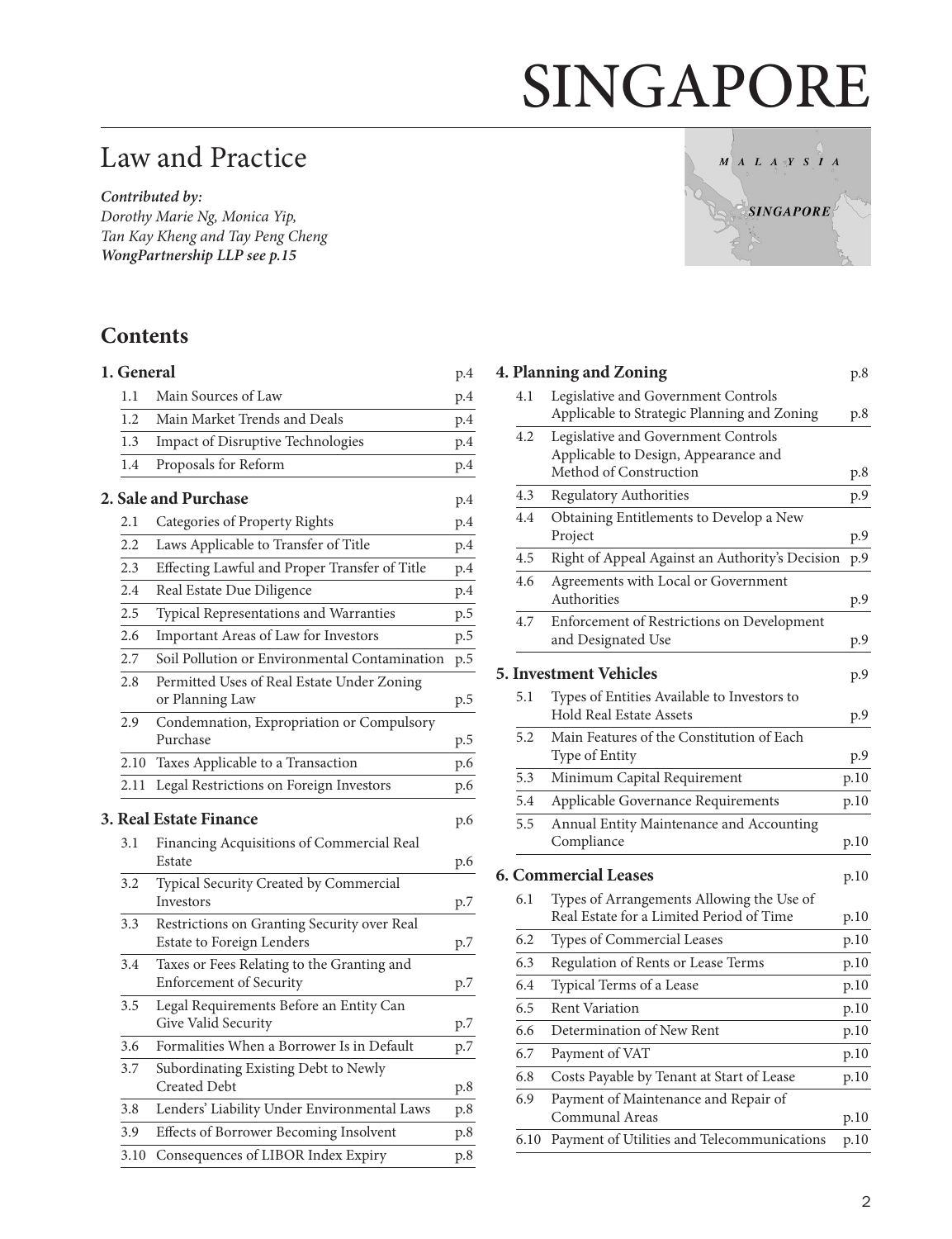| 6.11 | Insuring the Real Estate that is Subject to the   |      |
|------|---------------------------------------------------|------|
|      | Lease                                             | p.10 |
|      | 6.12 Restrictions on Use of Real Estate           | p.11 |
|      | 6.13 Tenant's Ability to Alter and Improve Real   |      |
|      | Estate                                            | p.11 |
|      | 6.14 Specific Regulations                         | p.11 |
|      | 6.15 Effect of Tenant's Insolvency                | p.11 |
|      | 6.16 Forms of Security to Protect Against Failure |      |
|      | of Tenant to Meet Obligations                     | p.11 |
|      | 6.17 Right to Occupy After Termination or Expiry  |      |
|      | of a Lease                                        | p.11 |
| 6.18 | Right to Assign Leasehold Interest                | p.11 |
| 6.19 | <b>Right to Terminate Lease</b>                   | p.11 |
| 6.20 | <b>Registration Requirements</b>                  | p.11 |
| 6.21 | Forced Eviction                                   | p.12 |
|      | 6.22 Termination by Third Party                   | p.12 |
|      |                                                   |      |

# **[7. Construction](#page-11-0)** p.12

| 7.1           | Common Structures Used to Price              |      |
|---------------|----------------------------------------------|------|
|               | <b>Construction Projects</b>                 | p.12 |
| 7.2           | Assigning Responsibility for the Design and  |      |
|               | Construction of a Project                    | p.12 |
| 7.3           | Management of Construction Risk              | p.13 |
| 7.4           | Management of Schedule-Related Risk          | p.13 |
| 7.5           | Additional Forms of Security to Guarantee a  |      |
|               | Contractor's Performance                     | p.13 |
| 7.6           | Liens or Encumbrances in the Event of Non-   |      |
|               | payment                                      | p.14 |
| 7.7           | Requirements Before Use or Inhabitation      | p.14 |
| <b>8. Tax</b> |                                              | p.14 |
| 8.1           | VAT                                          | p.14 |
| 8.2           | Mitigation of Tax Liability                  | p.14 |
| 8.3           | <b>Municipal Taxes</b>                       | p.14 |
| 8.4           | Income Tax Withholding for Foreign Investors | p.14 |
| 8.5           | Tax Benefits                                 | p.14 |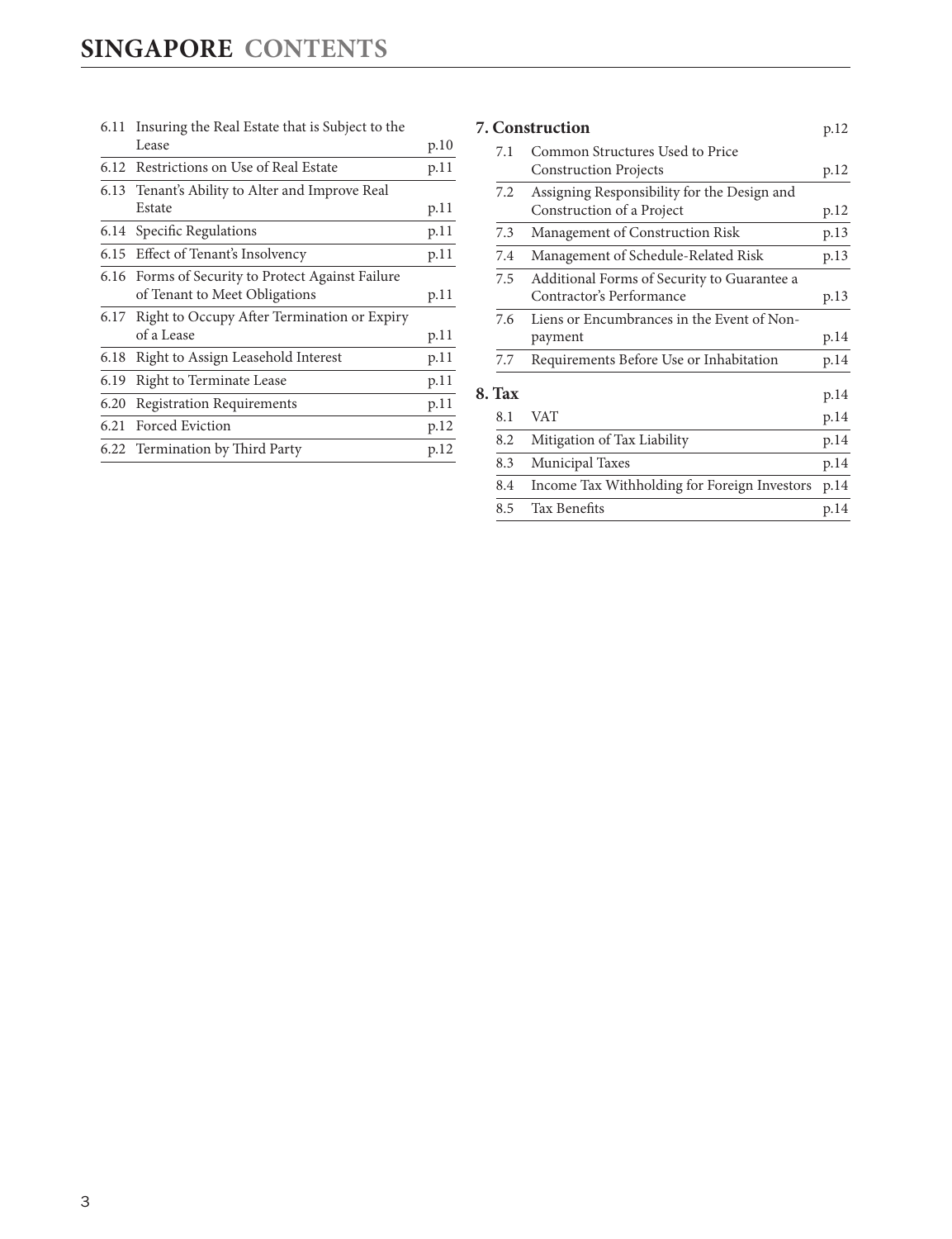# <span id="page-3-0"></span>**1. General**

# **1.1 Main Sources of Law**

The Singapore legal system is based on the English commonlaw system.

Singapore land law falls under two systems: the Registration of Deeds Act, where lands are typically known as "unregistered land", and the Land Titles Act or the Land Titles (Strata) Act, where lands are registered and known as "registered land". The system of land registration for registered land is adopted from the Torrens system of land registration.

There is legislation governing areas specific to real estate, such as permitted use (Planning Act), development and construction (Building and Construction Act), management of strata units in flats and buildings (Building Maintenance and Strata Management Act), and taxes relating to the transactions involving real estate (Stamp Duties Act).

# **1.2 Main Market Trends and Deals**

Notwithstanding the unexpected measure by the Singapore Government to cool the property market just after the middle of 2018, global economic uncertainties and analysts' forecasts of a possible recession, the residential property market in 2019 climbed to a five-year high in the second quarter.

A couple of large office transactions in 2019 included the sale of the entire interest in Oxley Beryl (which holds 30 Raffles Place (now called Chevron House)) for SGD1.025 billion and Ophir-Rochor Commercial Pte Ltd (which holds Duo Tower and Duo Galleria) for SGD1.575 billion.

The last 12 months saw, firstly, the creation of Asia's largest diversified real estate group with the SGD11 billion merger between CapitaLand and Ascendas-Singbridge, followed by the merger of OUE Commercial REIT and OUE Hospitality Trust and the combination of two hospitality REITs, Ascott Residence Trust and Ascendas Hospitality Trust.

# **1.3 Impact of Disruptive Technologies**

Apart from instruments and deeds registered or to be registered under the Land Titles Act, the Land Titles (Strata) Act and the Registration of Deeds Act, there is currently no explicit legislation in Singapore governing the use of digital instruments or "tokens" to transact real estate generally. Some "proptech" companies have used or offered blockchain platforms which enable investors to tap into funding for real estate, mainly for purpose of raising funds for projects outside of Singapore. Unless there is a change in the laws governing digital economy, it is not likely that there will be any significant change in the transaction of real estate in Singapore.

# **1.4 Proposals for Reform**

Whilst there is presently no concrete proposal for reform, the Singapore Government has been looking at existing legislation and considering the potential need to review or supplement it to keep up with developing and new technologies, such as blockchain and smart contracts, and electronic transactions. When new legislation or amendments to existing legislation come into effect, digital platforms will be able to play a larger role in real estate transactions in Singapore.

# **2. Sale and Purchase**

# **2.1 Categories of Property Rights**

Legal and equitable interests may be created in respect of property rights. Legal interests in relation to real estate include an estate in fee simple, a statutory land grant and a leasehold estate. Equitable interests include interests derived under an agreement in relation to land (eg, a purchaser's rights under an agreement for sale and purchase or a lessee's rights under an agreement for lease).

# **2.2 Laws Applicable to Transfer of Title**

For the transfer of title of registered land, the transaction must be effected in a form prescribed under the Land Titles Act and registered with the Land Registry.

Under the RPA, there are restrictions on foreign ownership of vacant land or landed residential property. Save for landed homes in Sentosa Cove (situated on Sentosa island), any foreign purchase of landed residential property is subject to the approval of the government. Subject to certain rules and conditions, foreign developers may acquire landed residential property to develop for sale. There is generally no law against a foreigner purchasing Singapore commercial property.

# **2.3 Effecting Lawful and Proper Transfer of Title**

As mentioned above in **2.2 Laws Applicable to Transfer of Title**, transfers of title to registered land are effected by way of registration of transfer instruments with the Land Registry. All transfers of registered land are recorded in the Land Register administered by the Registrar of Titles. Title insurance is not common in Singapore, although in recent times there have been a few transactions which included title insurance.

# **2.4 Real Estate Due Diligence**

Buyers usually carry out title searches, which can be conducted online. Where the land is unregistered, title must be deduced by inspection of the title documents. Buyers of large buildings will typically carry out (either internally or by the appointment of consultants) a building audit and a technical inspection of the real estate to ascertain the state, condition and the structural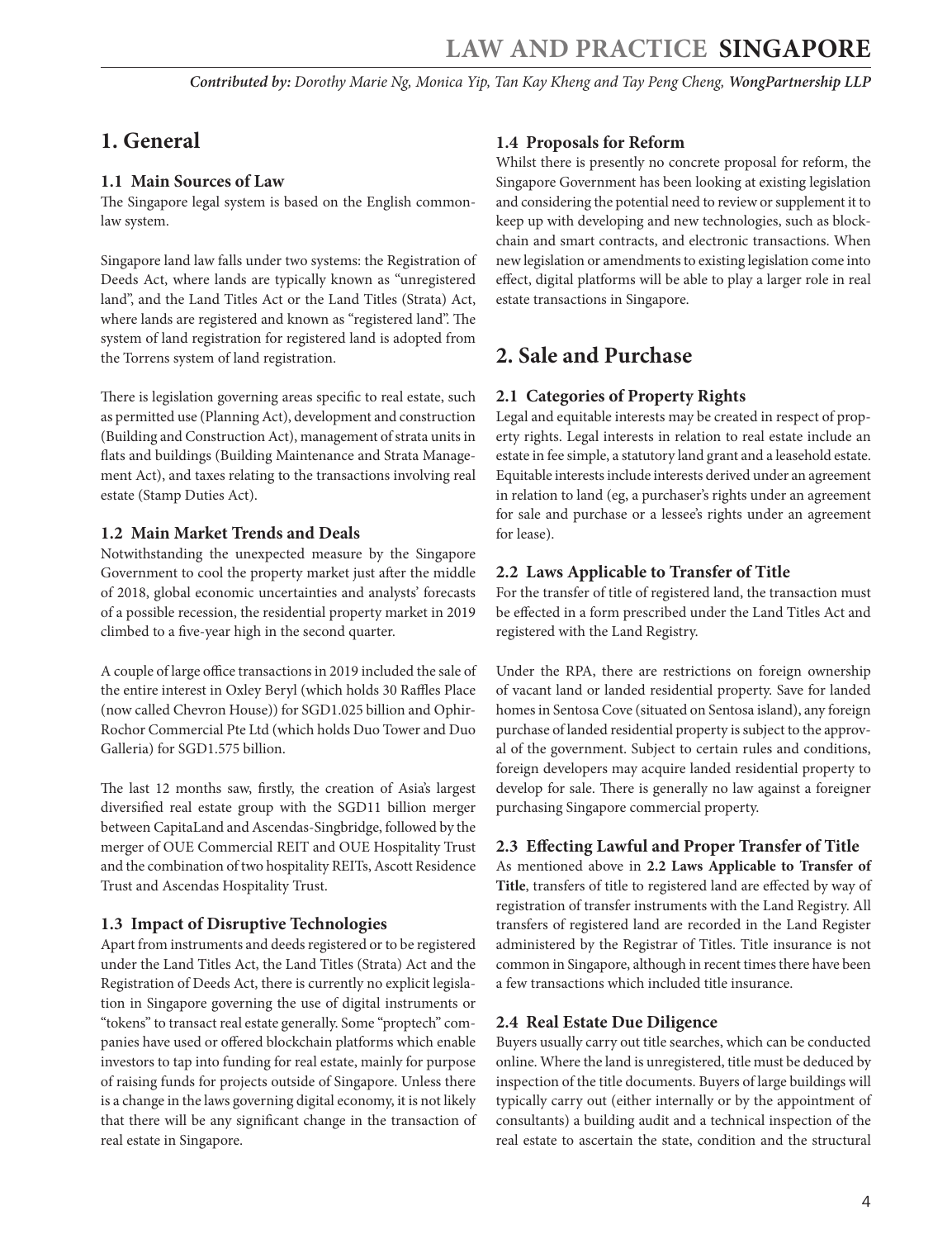<span id="page-4-0"></span>*Contributed by: Dorothy Marie Ng, Monica Yip, Tan Kay Kheng and Tay Peng Cheng, WongPartnership LLP* 

soundness of the buildings, and encroachment surveys on the land. For industrial land, it is not uncommon for the buyer to carry out (or in some cases, require the seller to carry out) an environmental study to ascertain environmental contaminants on the land.

Buyers also carry out legal requisition searches with various government agencies and statutory bodies, which may reveal matters that affect the real estate (eg, notices of government action against the property, road, drainage lines, reserves, railway lines or schemes, zoning and approved use).

Buyers will usually review sellers' documents relating to, inter alia, title, tenancy information (if applicable), services contracts and building warranties.

#### **2.5 Typical Representations and Warranties**

There is no legislation specifically requiring the provision of seller's warranties. Real estate is traditionally sold on an "as-iswhere-is" basis – ie, the seller does not generally provide any representations or warranties as regards the real estate.

Where properties are large or transactions are complex, buyers will negotiate with sellers to provide warranties. The scope and extent of the warranties will depend largely on the bargaining powers of sellers and buyers. Typical seller warranties include:

- there being no outstanding notices from government agencies;
- related contracts being valid, binding and enforceable; and
- there being no breach of approved use.

If there is a breach of a warranty, the buyer's remedies will be governed by the negotiated agreement between seller and buyer.

#### **2.6 Important Areas of Law for Investors**

An investor in real estate should consider laws governing ownership of real estate (eg, prohibitions against foreigners purchasing "residential property" as defined under the Residential Property Act and terms and conditions that may be imposed where the approval of the state or a statutory board is required for a purchase and subsequent sale), laws governing the usage (or proposed usage) of the real estate and zoning requirements. Given that a significant portion of land ownership in Singapore is derived under leases from the state or statutory boards, it is important to consider specific restrictions imposed under the terms of the relevant lease (eg, prevailing policy with respect to subletting caps and rights of first refusal granted to the lessor in the case of a subsequent sale). In addition, where an investor intends to purchase land for development, laws and regulations relating to rights of development and terms and conditions imposed on approvals granted for development should be considered. Taxation laws (eg, stamp duties imposed on purchases as well as subsequent sale and property tax) should also be taken into account.

# **2.7 Soil Pollution or Environmental Contamination**

An owner or occupier will generally be liable for any pollution. Accordingly, a buyer will, as the owner, be responsible even if they did not cause the pollution or contamination.

While the Environmental Protection and Management Act distinguishes between an owner and an occupier (including a lessee), in most circumstances both are liable in the event of pollution. There are also statutory presumptions, where, in the case of discharge of toxic substances or hazardous substances into water, it is presumed that the occupier is at fault.

# **2.8 Permitted Uses of Real Estate Under Zoning or Planning Law**

A buyer can submit legal requisitions to the Urban Redevelopment Authority (URA) and the replies will indicate the prevailing master-plan zoning of the land and the approved use.

Prior to the development of land, a developer must submit applications to the URA for planning approval. A buyer or developer may submit an outline application before making plans for the redevelopment of land. The outline application is a broad proposal to test the allowable land use, plot ratio, building height and building form on a development site.

# **2.9 Condemnation, Expropriation or Compulsory Purchase**

The Land Acquisition Act allows the State to acquire land compulsorily where it is needed:

- for any public purposes;
- by any person, corporation or statutory board for any work or an undertaking that, in the opinion of the Minister for Law, is of public benefit or of public utility or in the public interest; or
- for any residential, commercial or industrial purposes.

The acquisition process will commence with the publication of a notice of intended acquisition in the Government Gazette, after which the Collector of Land Revenue will cause a notice to be published in major newspapers and notices will be sent to persons interested in the real estate. Thereafter, the Collector of Land Revenue will, inter alia, ascertain the persons interested in the real estate and their rights thereto, and make an award of compensation. The award of compensation must take into account the market value of the real estate compulsorily acquired.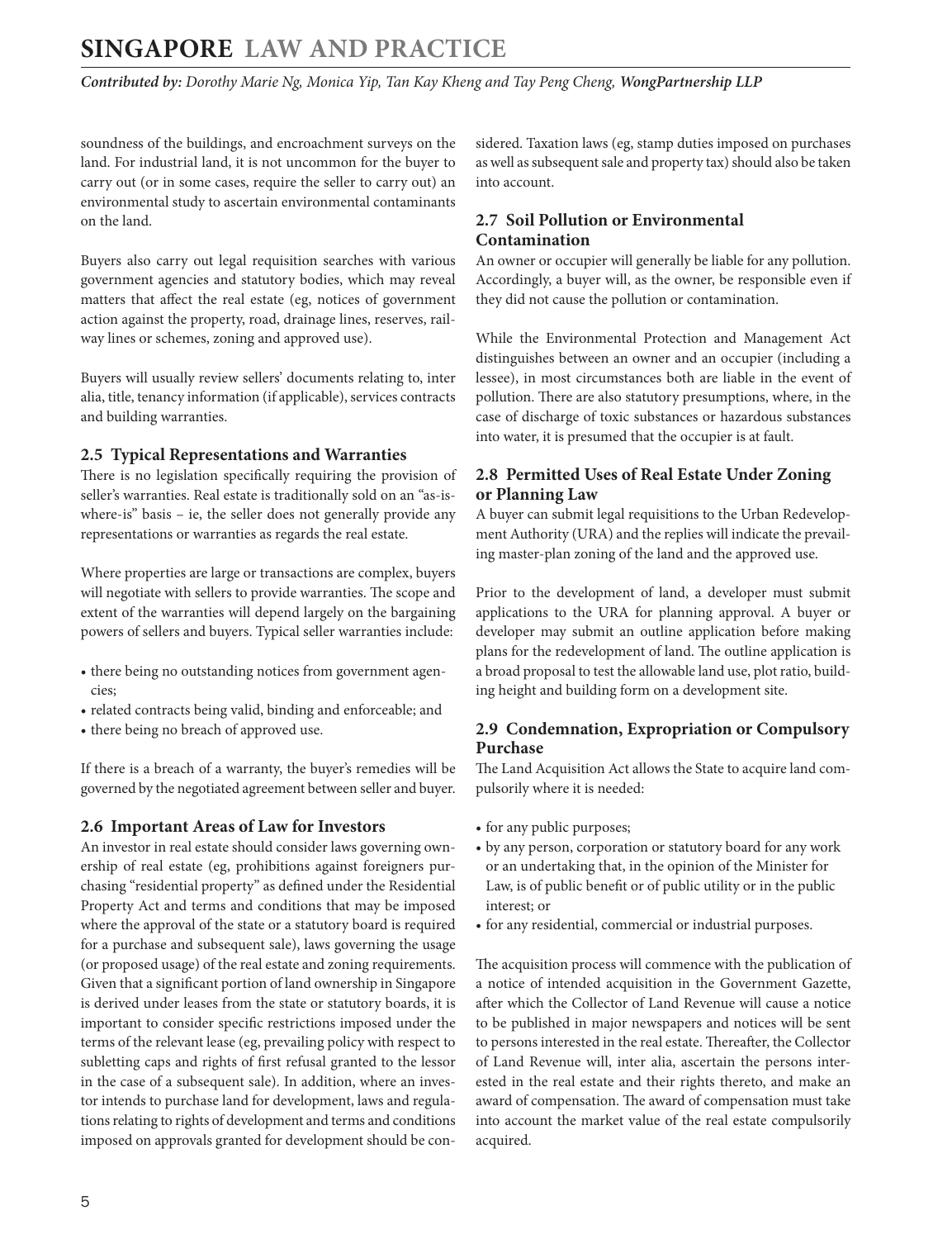<span id="page-5-0"></span>The Collector of Land Revenue may then acquire or take possession of the real estate, upon making the award of compensation, by posting an appropriate notice.

Other than the Land Acquisition Act, legislation such as the Street Works Act and the Sewerage and Drainage Act empower statutory boards to enter private lands and take possession of or vest lands or part thereof for public purposes. Aggrieved owners may submit appeals according to the process set out in the relevant legislation.

# **2.10 Taxes Applicable to a Transaction**

In a property purchase, the buyer is obliged to pay buyer's stamp duty (BSD) based on the acquisition price or market value of the property (whichever is higher). From 20 February 2018, BSD rates have been differentiated between residential and non-residential properties, with the top marginal BSD rate for residential properties increased to 4%. The BSD rates (of up to 3%) for non-residential properties remain. For a mixed-use or mixed-zoning property, the BSD rates of up to 4% and 3% apply on residential and non-residential components respectively. The market value of residential and non-residential components can be determined by a professional valuer.

Depending on the profile of the buyer, an additional buyer's stamp duty (ABSD) of between 5% and 30% of the acquisition price or market value of the property (whichever is higher) is also payable for purchase of residential property. Housing developers are generally subject to 30% ABSD, of which 25% may qualify for remission of ABSD for the acquisition of residential property for development and sale, subject to certain terms and conditions.

Seller's stamp duty (SSD) is payable by the seller for disposal or sale of residential and industrial property if the property was sold within a period of up to three years after acquisition. Depending on the holding period of the property, the rate of SSD payable for sale of industrial property ranges from 5% to 15% of the sale price or the market value of the property (whichever is higher), and the rate of SSD payable for sale of residential property ranges from 4% to 12% of the sale price or the market value (whichever is higher). A holding period of four years applies to residential properties acquired between 14 January 2011 and 10 March 2017, with rates ranging up to 16%.

Licensed housing developers need not pay SSD when selling residential units developed by them.

Where there is a transfer of shares, stamp duty – typically borne by the buyer – is payable on the actual price or net asset value of the shares, whichever is higher. The rate is 0.2%, or SGD0.2 for every SGD100 (or part thereof). Exemption may apply in

certain circumstances (eg, transfers between associated companies).

Where there is a transfer of equity interests in a propertyholding entity (residential PHE) the primary tangible assets of which, owned directly or indirectly, are residential properties in Singapore, additional conveyance duty (ACD) may be payable on the transfer.

The ACD regime applies to acquisition and disposal of equity interests in a residential PHE by an entity who is considered a significant owner of the residential PHE, or who becomes one after the acquisition.

ACD, if applicable, is imposed on both the buyer and seller in a transaction. ACD for buyers can range up to 34% of the value of the equity interests transferred for transfer instruments executed on or after 6 July 2018. ACD is also payable in addition to the prevailing stamp duty of 0.2% for the transfer of shares in companies. ACD for sellers is 12% of the value of the equity interests transferred. Sellers are not exposed to ACD if the equity interests disposed have been held for more than three years.

The rates described above will similarly apply in the case of partial ownership transfers.

The sale of non-residential real estate is subject to goods and services tax (GST), currently at the rate of 7%. The sale and purchase of residential property is exempt from GST.

# **2.11 Legal Restrictions on Foreign Investors**

As mentioned in **2.2 Laws Applicable to Transfer of Title**, the RPA sets out restrictions on foreign ownership of residential property in Singapore, but there are some exemptions. Non-Singaporeans and non-Singapore entities may acquire approved condominium developments or flats in buildings of at least six storeys. Subject to other rules, foreign developers may acquire residential property for the purpose of developing it for sale.

# **3. Real Estate Finance**

# **3.1 Financing Acquisitions of Commercial Real Estate**

Acquisitions of commercial real estate are traditionally financed by loans from banks and financial institutions. Given tax incentives and the low-interest environment, in recent years purchasers have turned to corporate bond issuances. Notwithstanding interest generated by crowdfunding – and, in some cases, direct lending of debt funds, particularly to small- and medium-sized enterprises – direct bank lending and corporate debt issuance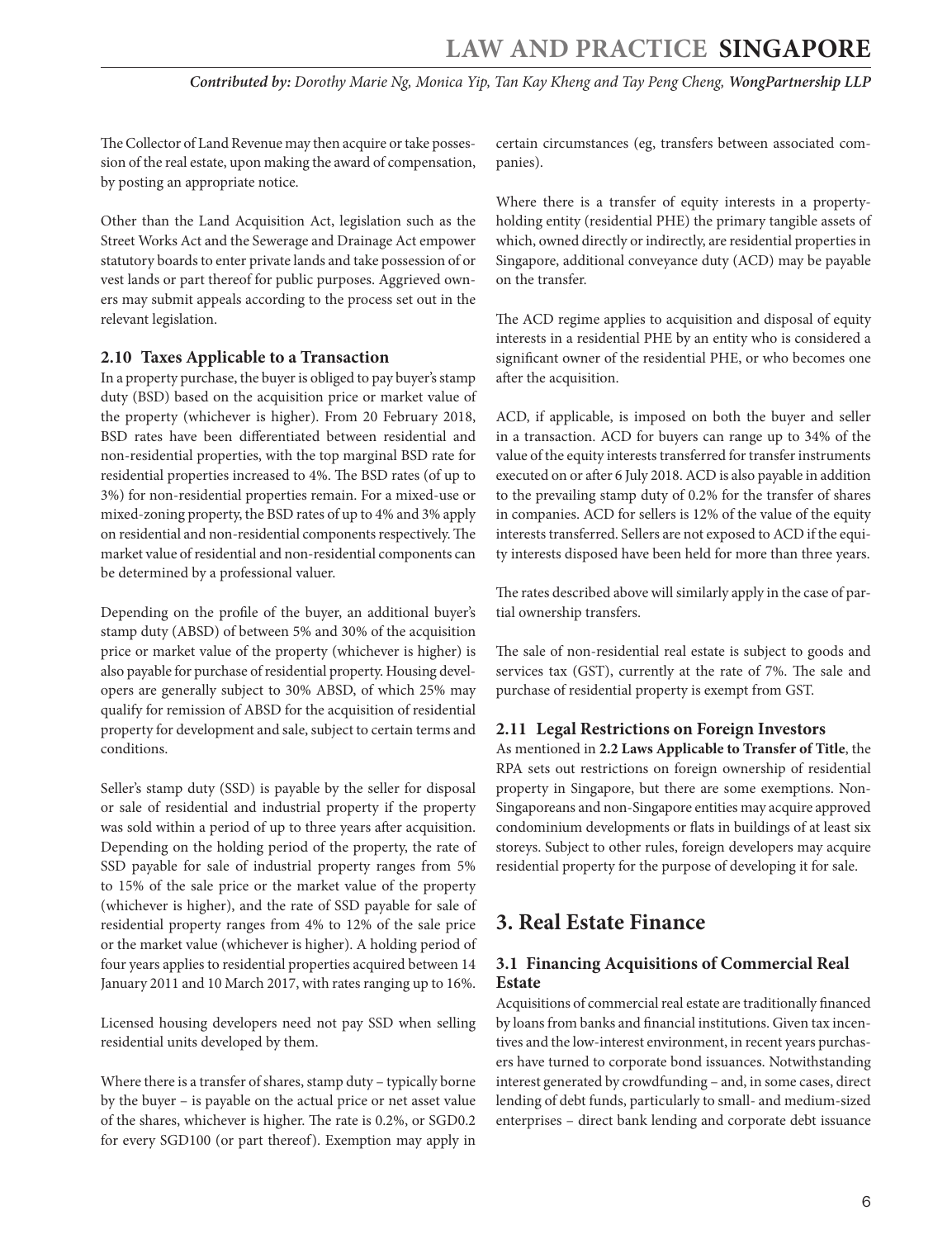<span id="page-6-0"></span>*Contributed by: Dorothy Marie Ng, Monica Yip, Tan Kay Kheng and Tay Peng Cheng, WongPartnership LLP* 

remain the predominant sources of financing for large commercial acquisitions.

#### **3.2 Typical Security Created by Commercial Investors**

An investor (who is the borrower) will typically grant a mortgage on real estate to a lender or lenders.

Where separate title to real estate has been issued, an investor may provide security by way of a mortgage that will be registered against the title in the land register.

Where separate title has not been issued, an investor may provide security by way of assignment of rights under the relevant contract for sale (eg, a building agreement or a sale and purchase agreement in respect of real estate). The assignment of the contract will be executed together with a mortgage over real estate which is executed in escrow and held by the lender until separate title to the real estate has been issued, when the mortgage is then registered.

# **3.3 Restrictions on Granting Security over Real Estate to Foreign Lenders**

Generally, Singapore companies are not restricted from providing security over real estate to foreign lenders, or from making loan repayments to a foreign lender, and there are no exchange controls in Singapore. However, the title to some leasehold real estate may require that the lenders or mortgagees be financial institutions permitted under the laws of Singapore to lend to the borrower.

Financing in the context of "lending of moneys" is a regulated activity subject to the jurisdiction of certain statutes. Express approval will have to be obtained if a foreign lender who is not licensed under the Banking Act or the Monetary Authority of Singapore Act engages in the lending of moneys.

The Foreign Investment Risk Review Modernisation Act of 2018 (FIRRMA) has not been encountered in the context of Singapore real estate financings.

# **3.4 Taxes or Fees Relating to the Granting and Enforcement of Security**

Stamp duty is payable where security is created over real estate or shares, subject to a cap of SGD500. A registration fee is payable for the registration of the mortgage.

# **3.5 Legal Requirements Before an Entity Can Give Valid Security**

Under the Companies Act (CA), companies incorporated in Singapore are prohibited from directly or indirectly providing financial assistance in connection with the acquisition of shares of a holding company, including the provision of real estate assets as security. As of 1 July 2015, the CA was amended to limit the scope of this prohibition to public companies incorporated in Singapore or companies whose holding company is a public company. With this amendment, acquisition financing is simplified for acquisitions of private companies. "Whitewash" procedures will no longer be required if the target and its subsidiaries are expected to provide security over their real estate to finance the acquisition.

With some exceptions, the CA also prohibits companies from giving security for loans made to another company if the directors of the first company have an interest in 20% or more of the total number of equity shares in the latter company.

The CA requires that a director "shall at all times act honestly and use reasonable diligence in the discharge of the duties of his office". The directors of a company have to ensure there is corporate benefit in providing any security over its real estate assets, particularly if the real estate assets are provided in a group-borrowing context. Any exercise of the directors' power to grant security outside of the director's fiduciary duties may be subject to challenge by the liquidator and other creditors.

Title documents may contain restrictions with respect to giving security over real estate.

# **3.6 Formalities When a Borrower Is in Default**

Generally, security over real estate can be enforced upon default by a borrower through the following methods:

- the appointment of a receiver;
- obtaining possession of the real estate (eg, by court order or by consent) and subsequently exercising the power of sale; or
- foreclosure.

Where the exercise of power of sale is in respect of real estate held under a lease issued by the JTC, the real estate can only be sold subject to the JTC's prior consent and in accordance with terms imposed. Some real estate held under a lease from a statutory board prohibits the security-holder from exercising its right of foreclosure if the security-holder is owned by a foreign government.

In the case of registered land, the Land Titles Act confers priority according to the order in which security interests are registered.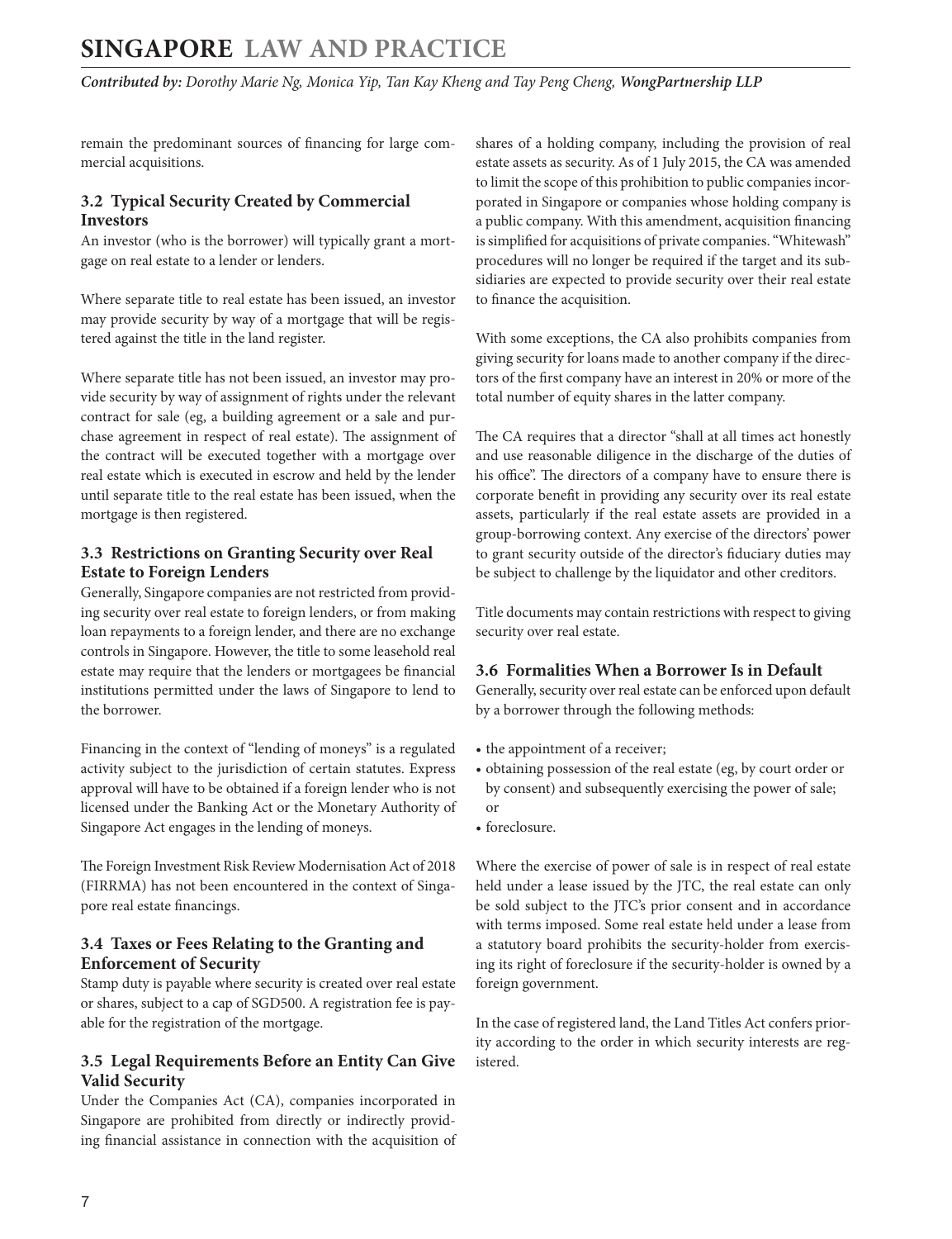# <span id="page-7-0"></span>**3.7 Subordinating Existing Debt to Newly Created Debt**

The usual methods of subordination are structural subordination and contractual subordination (ie, turnover subordination and subordination of rights of payment in the event of the debtor's insolvency). The efficacy of subordination arrangements remains open to question in Singapore, although it is likely that these arrangements will be upheld as long as the general body of unsecured creditors is not prejudiced thereby.

# **3.8 Lenders' Liability Under Environmental Laws**

While the EMPA distinguishes between an owner and an occupier (including a lessee), in most circumstances, both are liable in the event of pollution. There are also statutory presumptions under the EMPA, such as the presumption that the occupier is at fault where toxic substances or hazardous substances are discharged into water.

The definition of "occupier" under the EMPA is very broad and includes any "person in occupation of the premises or having the charge, management or control thereof". It may include a mortgagee who has taken possession of the real estate.

# **3.9 Effects of Borrower Becoming Insolvent**

Under the CA, a company granting security over real estate will be required to file a statement containing the particulars of the charge created with the Accounting and Corporate Regulatory Authority (ACRA), if the charge is created in Singapore, within 30 days of the creation of the security. If this requirement is not met, the security is void against a liquidator and any creditor of the company.

Liquidators and judicial managers have the power to apply to court to set aside pre-liquidation transactions that are deemed to be at an undervalue or that constitute an unfair preference. The claw-back period is five years for undervalue transactions and six months for transactions constituting an unfair preference, calculated backwards from the date of commencement of liquidation. Where an unfair preference was given to an associate of the company, the claw-back period extends to two years prior to the commencement of liquidation.

# **3.10 Consequences of LIBOR Index Expiry**

Presently, a definitive replacement for LIBOR has yet to be determined, although the Sterling Over Night Index Average (SONIA) for sterling loans and the Secured Overnight Financing Rate (SOFR) for US dollar loans appear to be front-runners as alternative benchmarks. It is likely that the Singapore Dollar Swap Offer Rate (SOR) will be replaced by the Singapore Overnight Rate Average (SORA). There is concern that existing loan documentation extending beyond 2021 maturity and which relies on LIBOR rates may not contain sufficient provisions to cater to the scenario where LIBOR ceases entirely to be available. The waterfall alternative fall-back rates and market disruption regime in most existing loan documentation are only intended to address temporary issues in interest rate availability. From a borrower's perspective, relying on the market disruption regime in the Loan Market Association (LMA) or Asia Pacific Loan Market Association (APLMA) type of loan documentation may expose borrowers to lenders' individual cost of funds rather than resulting in an objective market benchmark.

However, lending documentation published by the LMA and the APLMA have, in previous years, been updated to provide for alternative/replacement benchmark rates to apply with the consent of the majority lenders and the obligors.

Whilst references in loan documentation to the precise replacement of LIBOR will likely evolve over time, once alternative benchmarks in the respective markets are identified, parties to loan documentation should ensure that in future all loan documentation should be negotiated or amended to contain replacement of a screen rate clause to cater for the cessation of and transition to a benchmark rate, while due consideration should be taken regarding the level of consent required to enact such a replacement.

# **4. Planning and Zoning**

# **4.1 Legislative and Government Controls Applicable to Strategic Planning and Zoning**

The URA administers the Planning Act and its subsidiary legislation. The Planning Act regulates the development of land in Singapore according to a master plan, a statutory land use plan renewed every five years. Development and building works in Singapore require the planning permission of the URA, except for minor development and building works that are exempted from the requirement for planning permission.

# **4.2 Legislative and Government Controls Applicable to Design, Appearance and Method of Construction**

Save for works (such as insignificant building works) that are exempted under the Building Control Act (BC Act), all building works require building plan approvals.

The approval process for building works is an ongoing process involving engagement with the Building & Construction Authority (BCA) via a qualified person (QP) – either an architect registered under the Architects Act or a professional engineer registered under the Professional Engineers Act.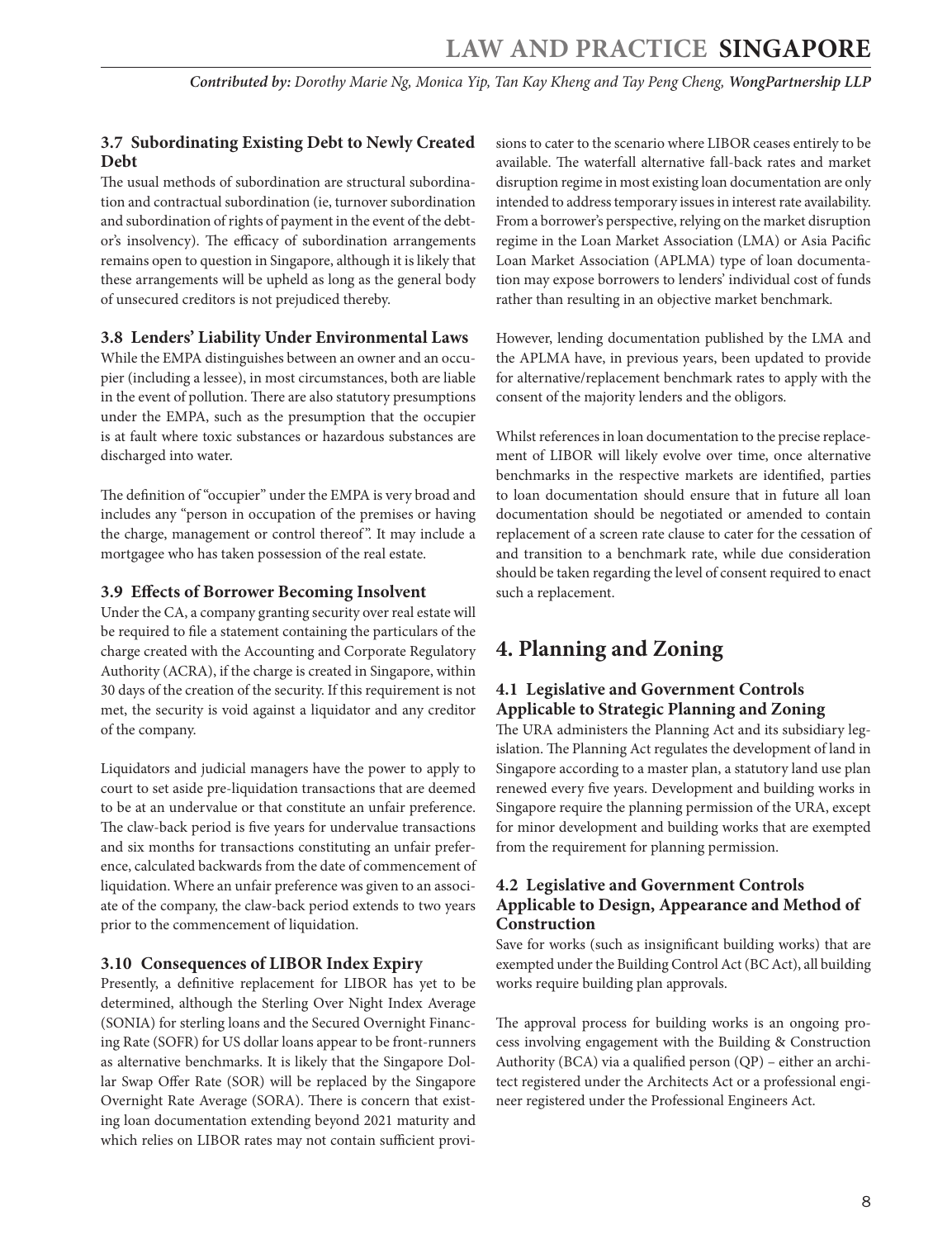<span id="page-8-0"></span>*Contributed by: Dorothy Marie Ng, Monica Yip, Tan Kay Kheng and Tay Peng Cheng, WongPartnership LLP* 

Requirements imposed will depend on the building works concerned and the building/area in which such works are to be carried out. The works should also fulfil the prime objective of safety, amenity and matters of public policy in general, as guided by the BC Act, its regulations and various codes. The BC Act also requires the licensing of builders, particularly those performing specialist works.

Approvals will also have to be obtained from other government authorities for compliance with requirements such as height restrictions, access to and from public roads, discharge of waste, sewerage or surface water and fire safety.

# **4.3 Regulatory Authorities**

The URA regulates the uses in developments, through the Planning Act and subsidiary legislation. There are allocated permissible uses for each property type. The BCA is the principal agency that regulates developments in Singapore, through approvals of building plans.

The development of a parcel of real estate will have to comply with various legislation and regulations on different aspects, such as development planning and control, building and structural safety, fire safety, environmental control, utilities (water, electricity and gas supply) and workplace safety and health.

# **4.4 Obtaining Entitlements to Develop a New Project**

The development application typically commences with the owner/developer appointing a QP.

After the QP submits a development application to the URA for planning permission, the common types of planning permission that may be granted are provisional permission and grant of written permission. Permissions may be unconditional, or subject to such conditions as the URA may think fit, with reasons being given in writing. Conditions may include a permission granted for a specified period and/or restrictions on the height, design, appearance or siting of buildings.

In addition, all building works would require building plan approval, including refurbishment of an existing building, except for those exempted under the BC Act.

There is no formal process for a third party (eg, a member of the public) to intervene in the planning permission process or the building plan approval process.

# **4.5 Right of Appeal Against an Authority's Decision**

Where the URA rejects an application for planning permission, an appeal to the Minister for National Development may be made within 60 days of the date of notification of the decision.

Where any application made for approval of plans of any building works is refused, or is granted by the Commissioner of Building Control subject to terms and conditions, an applicant so aggrieved by that decision may appeal to the Minister for National Development against the decision within 14 days of being served with notice of the decision.

# **4.6 Agreements with Local or Government Authorities**

Generally, subject to obtaining the relevant permits/approvals, an owner/developer would be able to develop a project without any requirement to enter into additional agreements with the relevant authorities to facilitate the project. An owner/developer is at liberty to enter into a separate agreement with a utility supplier for the provision of utilities.

# **4.7 Enforcement of Restrictions on Development and Designated Use**

In general, where there appears to be a breach of planning control, the relevant authority has the right to enter the real estate and to serve on the owner or occupier a notice requiring them, inter alia, to provide information relating to use of the real estate. Once a breach is ascertained, the relevant authority has the right to serve an enforcement notice, which may require, inter alia, the alteration, demolition or removal of any building or works. The possible penalties for non-compliance are fines and/or imprisonment.

# **5. Investment Vehicles**

# **5.1 Types of Entities Available to Investors to Hold Real Estate Assets**

Investment in real estate assets can be held by individuals, companies, partnerships (including LLPs), business trusts or REITs.

Generally, limited liability companies are considered to be entities that best protect owners (shareholders) from personal liability while retaining the right to control the operations. They also provide an alternative to a direct asset sale by way of sale of their shares.

# **5.2 Main Features of the Constitution of Each Type of Entity**

There are no particular requirements to be included in the constitution of a company used to invest in real estate. The consti-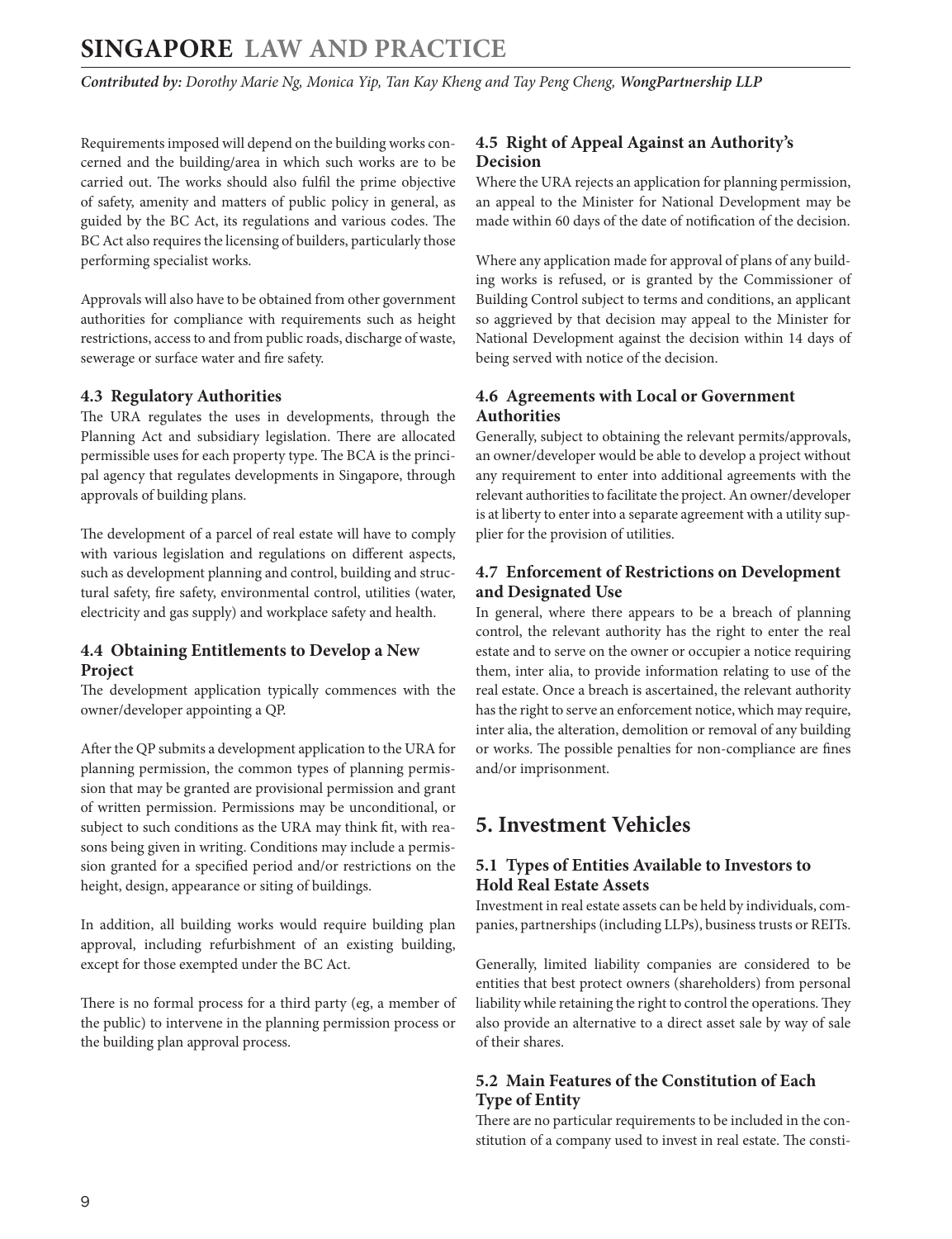<span id="page-9-0"></span>tution of Singapore companies used to invest in real estate will generally have as express objects in their constitution the capacity and authority to acquire and deal with real estate.

# **5.3 Minimum Capital Requirement**

There is no minimum capital required to set up a Singapore company. However, if a company intends to obtain a licence under the Housing Developers (Control and Licensing) Act, it has to comply with the minimum paid-up capital requirements.

# **5.4 Applicable Governance Requirements**

A company will have a sole director or a board of directors. The company must have at least one director who is ordinarily resident in Singapore. The business of the company must be managed by, or under the direction or supervision of, the directors, who may exercise all the powers of a company except any power that the Companies Act or the constitution of the company requires the company to exercise in a general meeting.

# **5.5 Annual Entity Maintenance and Accounting Compliance**

It is difficult to quantify compliance cost as it depends on the service provider(s) appointed.

# **6. Commercial Leases**

# **6.1 Types of Arrangements Allowing the Use of Real Estate for a Limited Period of Time**

Other than ownership of real estate, arrangements for occupation and use of real estate include leases and licences. The law also recognises easements that grant limited rights (eg, right of way) and "profit à prendre" (which allows the right-holder to take or use something on the land, such as the cutting-down and removal of timber).

# **6.2 Types of Commercial Leases**

In Singapore, commercial leases can generally be divided according to their use, eg, office, retail and industrial leases.

# **6.3 Regulation of Rents or Lease Terms**

Terms of lease (including rent) are freely negotiable between the parties.

# **6.4 Typical Terms of a Lease**

There is no fixed duration for the length of a lease. It depends on the needs of the lessee and the agreement made between the lessor and lessee.

The tenant is typically responsible for the upkeep of the property and is required to maintain and repair the real estate, preserving it in good condition. The tenant's failure to comply with

this covenant will constitute a breach of a term of the lease, for which the landlord will be entitled to enter the premises to carry out necessary works and to recover the costs of so doing from the tenant.

Rent is typically payable monthly in advance.

# **6.5 Rent Variation**

Whether the rent remains unchanged or is variable during the length of the lease term depends on the agreement between the lessor and lessee.

# **6.6 Determination of New Rent**

The rent may be varied at a fixed rate or may be pegged to an index such as the consumer price index or the prevailing market rent. The exact mechanism is up to the parties to negotiate.

# **6.7 Payment of VAT**

Goods & Services Tax (GST) is payable on rent, except in the case of leases of residential properties, which are exempt from GST.

# **6.8 Costs Payable by Tenant at Start of Lease**

The tenant usually pays for stamp duty chargeable on the lease and a security deposit as security against breach of terms of the lease. He or she may also be required to pay service charges or charges for hire of furniture and fittings and the landlord's legal costs and/or administration fees.

# **6.9 Payment of Maintenance and Repair of Communal Areas**

Landlords are typically responsible for costs of maintenance and repair of common areas shared by several tenants.

# **6.10 Payment of Utilities and Telecommunications**

Tenants will arrange with and pay to directly suppliers for the supply of utilities and telecommunications. If separate metering for utilities is not possible for the leased premises or if the landlord is purchasing electricity in bulk for the entire property, the landlord will arrange for the supply of utilities to the leased premises and apportion the charges for utilities to the tenants.

# **6.11 Insuring the Real Estate that is Subject to the Lease**

The tenant will bear the cost of insuring the real estate that is the subject of a lease. A landlord will usually require the tenant to take up the policy in the joint names of the landlord and the tenant.

A public liability insurance policy is typically required to be taken up to cover claims arising from personal injury, death or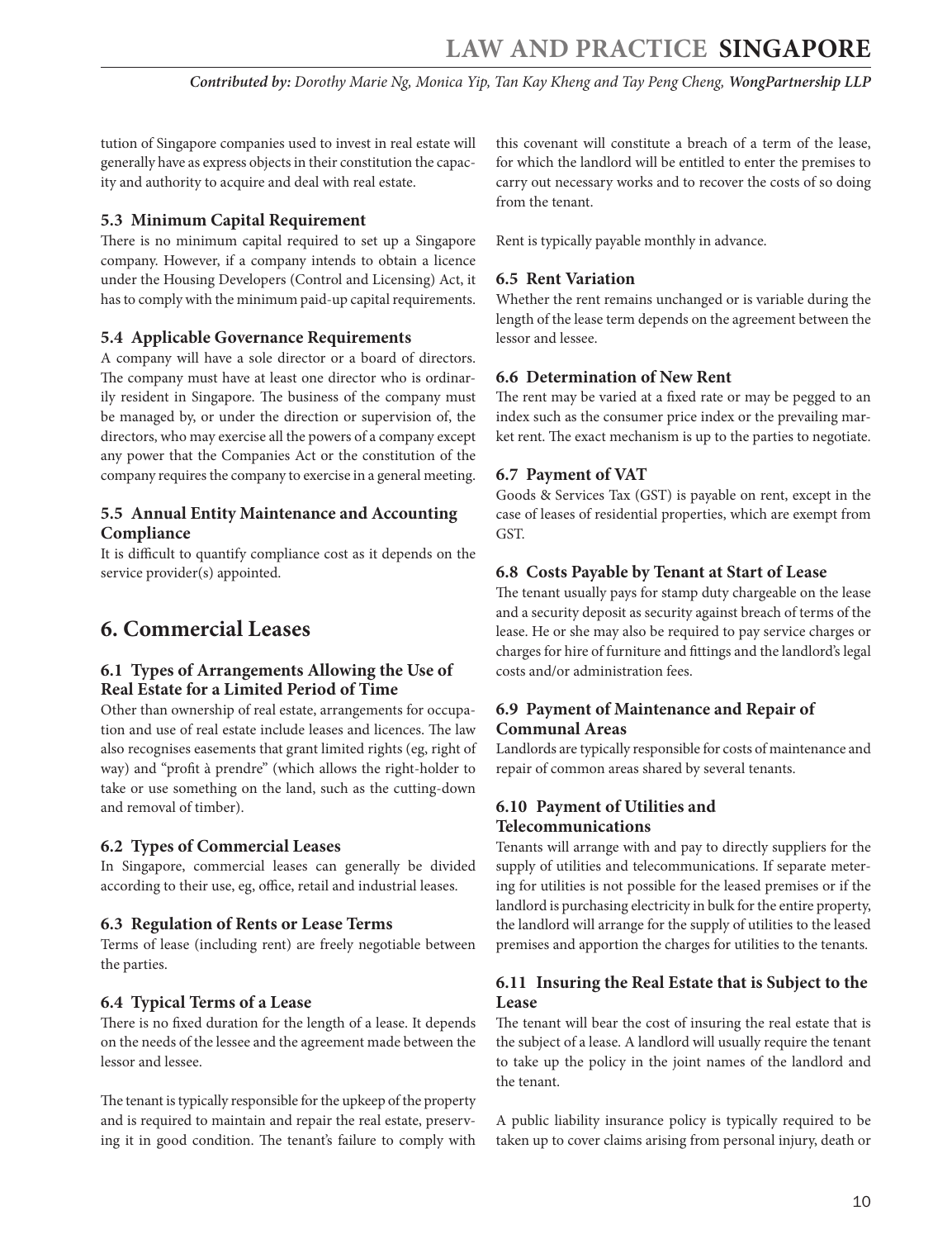<span id="page-10-0"></span>property damage or loss. A tenant may also be required to insure (i) all of the tenant's property at the leased premises against damage by fire and other risks, and (ii) all plate-glass windows and doors of the leased premises for the full insurable value.

# **6.12 Restrictions on Use of Real Estate**

Under the Planning Act, there are uses permitted for various premises. Accordingly, in a lease, a landlord will stipulate the permitted use and require that a tenant shall not use the premises other than for the permitted use or that approved by law.

# **6.13 Tenant's Ability to Alter and Improve Real Estate**

Upon entry into a new lease, the landlord will commonly allow the tenant to undertake fitting-out works during a prescribed fitting-out period, subject to compliance with conditions which include approval of plans for the fitting-out works. These conditions are sometimes set out in a handbook.

# **6.14 Specific Regulations**

Specific regulations that apply to the different categories of real estate generally pertain to their uses. A landlord of a commercial real estate approved for one use class may only lease premises for that use class. Similarly, a light industrial building cannot be utilised for general industrial use without prior approval for change of use.

# **6.15 Effect of Tenant's Insolvency**

Leases will generally provide that, if the tenant becomes insolvent, the landlord will be entitled to terminate the lease and exercise the right of re-entry to the premises. Leases will also provide that the landlord is entitled to use the security deposit and apply it towards unpaid rent and other outstanding obligations.

Under insolvency legislation, there are limitations to possible remedies that the landlord has in the event of the insolvency of the tenant. If bankruptcy or compulsory liquidation proceedings have commenced, legal proceedings against the tenant will require leave of court. A landlord will have to file a claim with the official assignee or the liquidator for outstanding rents and monies owed under the lease. There may also be issues as to whether the landlord is entitled to use the security deposit, as the security deposit may be considered as part of the tenant's assets to which all creditors are entitled.

# **6.16 Forms of Security to Protect Against Failure of Tenant to Meet Obligations**

A landlord will collect a security deposit, whether payable by way of cash, banker's guarantee or both (and sometimes a parent-company guarantee) at the commencement of a lease to secure against non-performance or default on the part of the tenant with respect to its obligations under the lease.

# **6.17 Right to Occupy After Termination or Expiry of a Lease**

If a tenant continues to occupy the real estate after expiry or termination of a lease without the consent of the landlord, that would constitute a breach of the terms of the lease. Unless otherwise specified in the lease, a tenant remaining in the property after determination of a lease will be chargeable with double rent (or double value). The landlord may also be entitled to claim for mesne profits.

To ensure the tenant vacates the leased premises on the date originally agreed, the landlord must clearly specify this in the lease. It must be expressed that the landlord does not consent to him or her remaining in the property after the expiry or determination of the lease.

#### **6.18 Right to Assign Leasehold Interest**

Leases in Singapore typically prohibit a tenant from assigning or sub-letting without the prior written consent of the landlord, which consent may be given subject to terms and conditions. Conditions imposed for consent may range from a fee or levy payable to increased rents or a requirement for sharing of profits from the sub-let rents.

# **6.19 Right to Terminate Lease**

Whilst a tenant would typically have minimal or no right to terminate the lease, the landlord would be able to terminate the lease and exercise the re-entry in the event of:

- non-payment of rent or other sums payable under the lease;
- breach of any term or condition of the lease;
- compulsory land acquisition by authorities;
- major damage and destruction of the building in which the leased premises are comprised;
- insolvency of the tenant; or
- a prolonged force majeure event.

#### **6.20 Registration Requirements**

A lease of land for a period not exceeding seven years shall be void under Singapore law unless it is made by deed in the English language. There is no formal requirement for registration of leases but a lease of registered land for a term exceeding seven years may be registered under the land-registration system. A registration fee is payable by the party submitting the lease for registration.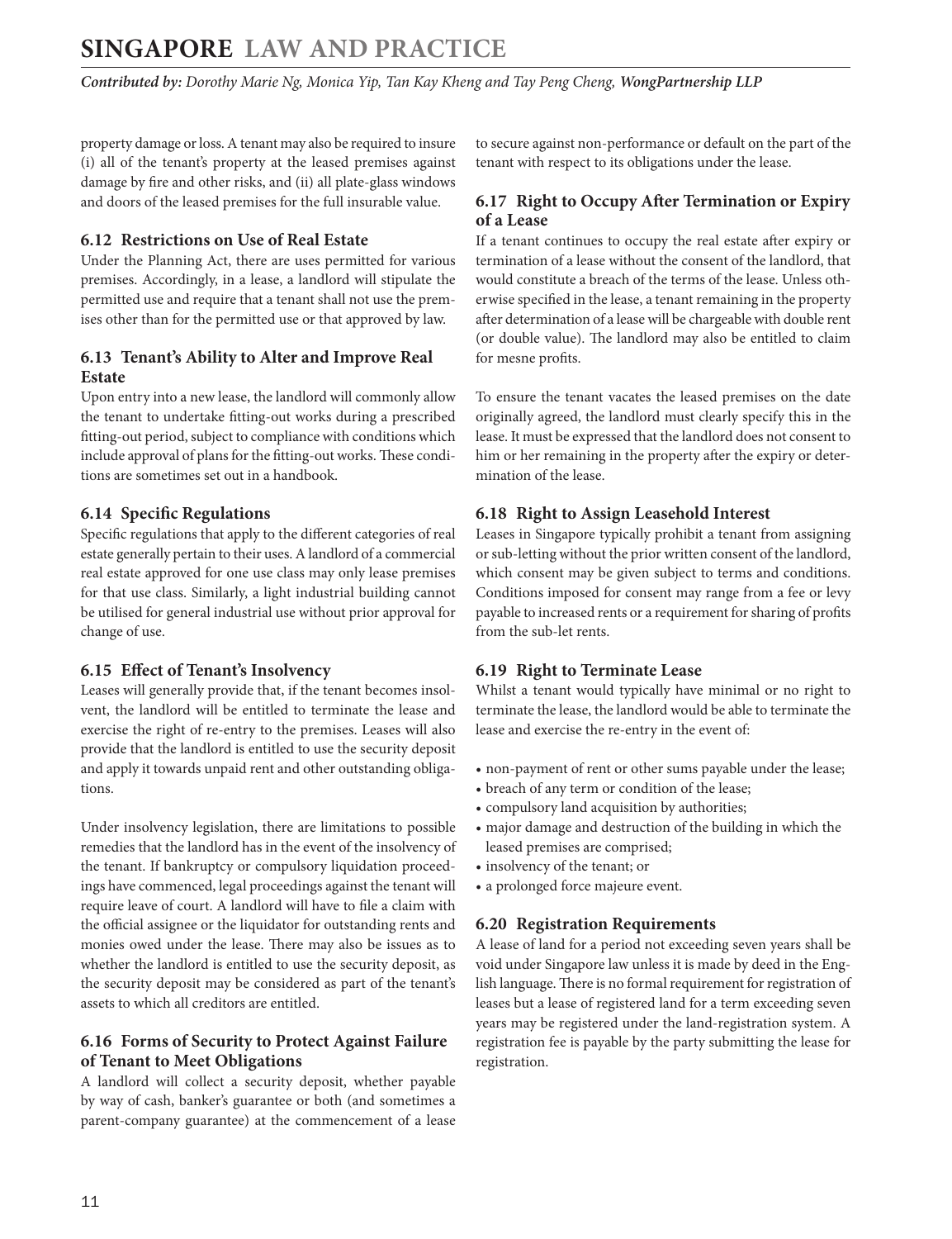# <span id="page-11-0"></span>**6.21 Forced Eviction**

A typical lease will provide for the landlord to determine the lease and exercise the right of re-entry in respect of the premises if any event of default on the part of the tenant occurs.

The Conveyancing and Law of Property Act (CLPA) governs the exercise of a landlord's right of forfeiture, including prescribing for notice requirements. Where the requirements are complied with, the landlord may then exercise its right of re-entry.

Re-entry is usually effected by issuance of a writ of possession (a process by which the landlord seeks from the court the right to serve an order requiring the tenant to leave the premises) but the landlord is entitled to effect peaceable re-entry and take possession of the property if the lease provides for it.

Upon the purported exercise by the landlord of a right to forfeit the lease, the tenant may apply to court for relief from forfeiture. The CLPA provides that a tenant has a right to apply to court for relief. Specifically with regard to a situation where rent has not been paid, after the court has ordered the tenant to return possession to the landlord, the tenant has to pay the rent in arrears; if the tenant does so, the tenant may continue to hold on to the lease.

The total duration required before the landlord regains possession will depend largely on whether the statutory requirements have been complied with by the landlord, the complexity of the claim, whether the tenant seeks relief from the forfeiture and whether the tenant has paid outstanding rent prior to landlord's possession.

# **6.22 Termination by Third Party**

As mentioned above in **2.9 Condemnation, Expropriation or Compulsory Purchase**, land may be compulsorily acquired.

The length of the process of compulsory acquisition will depend on the urgency by which the real estate is needed by the State or relevant agencies and whether there are objections by the persons interested.

# **7. Construction**

# **7.1 Common Structures Used to Price Construction Projects**

The two most common contractual models for pricing construction works are the "lump sum" contract and the "measurement" contract.

The lump sum contract is the most common form of construction contract and is used where the type and quantities of works are clearly defined. In this form of contract, the contractor is paid a lump-sum price for works described in the contract. Subject to the conditions, the lump-sum price may be subject to change, arising out of, eg, addition or omission of works, extensions of time resulting in increased costs and expenses, and/or agreed fluctuations in prices of materials.

The measurement contract is used where the type and quantities of works are not clearly defined at the time a tender is called. In such a case, the contractor usually submits a schedule of rates (SOR) setting out the cost of each type of materials, parts and labour required for the works. Upon completion of works, parties would carry out measurements, usually with the assistance of a quantity surveyor, to determine the types and quantities of materials, parts and labour incorporated into and expended for the works, and apply the rates stated in the SOR to determine the amount of payment due to the contractor.

# **7.2 Assigning Responsibility for the Design and Construction of a Project**

Under the traditional contracting model, the employer, who is the owner of the project, will engage a third-party consultant (in a building project, an architect and in an engineering project, an engineer) who will be the lead consultant responsible for the preparation and completion of the design. That lead consultant typically also oversees the development of the project, together with other consultants engaged by the employer, and acts as the contract administrator or superintending officer for the main construction contract. He or she would also undertake the role of an independent certifier who would certify payment, assess claims by the contractor and certify the works done and, ultimately, the completion of the project, fairly and independently, notwithstanding having been appointed by the employer.

In such a model, the responsibility for design lies with the consultants and the contractor will only be responsible for the building works.

The employer will have direct contractual recourse to its directly appointed consultants for any deficiency in design and the main contractor for any delay or defects in the building works that are not design-related. The main contractor is responsible for the building works and is typically liable for any delay or any other default under the terms of the main construction contract arising out of its works, even if any such delay is caused by a subcontractor. There are specific instances where an employer may wish to have direct rights against a specialist subcontractor (eg, in relation to water-proofing works) or a supplier (eg, in relation to the supply of certain fixtures). This would require the specialist subcontractor or supplier to extend a warranty in relation to those specialist works or material to the employer.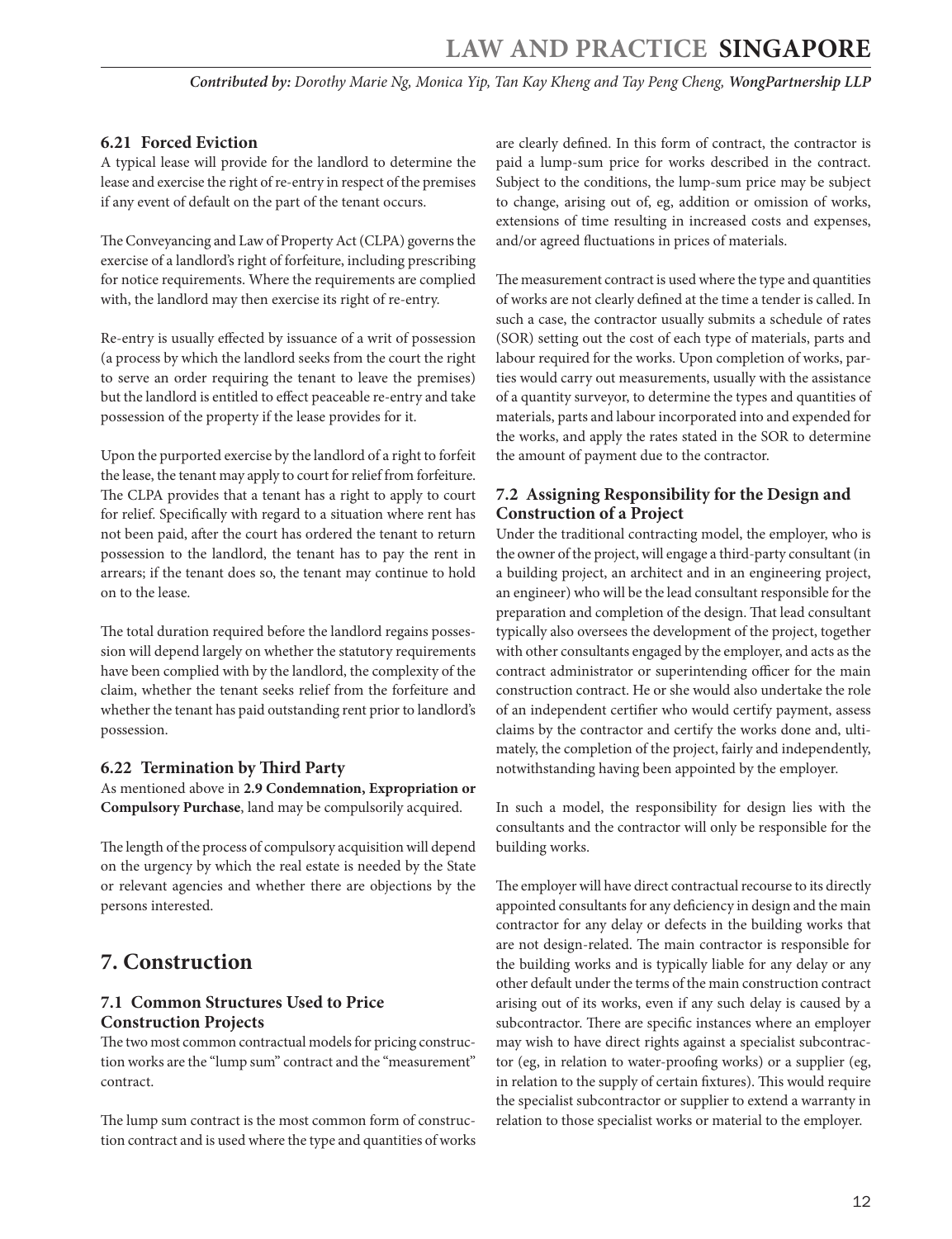<span id="page-12-0"></span>*Contributed by: Dorothy Marie Ng, Monica Yip, Tan Kay Kheng and Tay Peng Cheng, WongPartnership LLP* 

Alternatively, it is increasingly common for employers to enter into a "design and build" contract where responsibility for design and construction lies solely with the main contractor. In this model, the employer provides a desired outcome and broad specifications for the project. The main contractor, as the single point of responsibility, undertakes the obligations and risk of the design (through its employment of the relevant architects, engineers and consultants) and the construction of the project. In this model, the employer typically does not have direct contractual recourse against the architect and engineers who are appointed by the main contractor, but would have recourse to the main contractor.

#### **7.3 Management of Construction Risk**

Contractors and specialist subcontractors are typically required to furnish undertakings and/or indemnities relating to specific works. Employers of large projects would commonly require a security deposit, in the form of a cash deposit or a performance bond. This provides the employer with some security in the event of non-performance by the contractor. Performance bonds typically secure about 5% to 10% of the value of the contract and are usually valid up to the expiry of the defects' liability period. It is also common for performance bonds to be drafted as "on demand" bonds, which would require the issuer of the performance bond to make payment to the beneficiary on demand. A restraint on payment under such bonds will only be allowed on limited grounds (eg, fraud or unconscionability), although unconscionability can be excluded as a ground for such restraint under the contract, or in the performance bond. In some cases, employers may also require a parent-company guarantee from the contractor.

Payment mechanisms in the building contract are usually designed to provide payment for works that have already been done, rather than in advance. A contract administrator is often tasked to certify that the works have been done, whilst reserving rights to require any rectification of defects, or to dispute any such works that fall short of the employer's requirements. Further, the employer usually reserves rights to have access to and inspect the works, or require the opening up of the works for inspection. The employer usually also incorporates a contractual right to require the main contractor to rectify defects in the works that might surface during a period of a year or 18 months from the date of completion (usually referred to as a maintenance period or defects' liability period).

Typically, the employer would also have various contractual rights to terminate a construction contract in certain pre-agreed events (eg, bankruptcy of the contractor, failure to start works, failure to comply with material obligations under the contract). The exercise of such rights is usually subject to strict compliance with the contractual provisions (eg, notice requirements, cure period).

Contractors are usually obliged to provide certification and warranties for certain types of works (eg, fire-rating certificates for doors, water-proofing warranty to guarantee the water-tightness of roof and wet areas).

Insurance is also particularly crucial in building contracts for managing risks. The employer often requires contractors to procure construction all-risks insurance, public liability insurance and other insurances as may be prudent having regard to the work. For consultants, employers usually require them to obtain professional indemnity insurance. Workers' compensation insurance is required to be taken out by all parties (including the employer and the contractor) by law under the Work Injury Compensation Act to compensate employees for any personal injury by accident.

# **7.4 Management of Schedule-Related Risk**

Most building contracts will contain provisions dealing with events allowing for extensions of time and provision for payment of liquidated damages by the contractor in the event of delay in completion of the project. Allowance for valid grounds of extensions of time is crucial to prevent time from being set at large, where, for example, a delay is caused by the employer.

A liquidated damages clause allows the employer a remedy of receiving an agreed sum, accrued usually on a daily basis, based on an agreed genuine pre-estimate of the loss in the event that there is a delay in the completion of the project. Contractors may also negotiate for a limitation of liability with the employer, or the exclusion of certain liabilities (eg, indirect and consequential losses).

In the event that it appears that there is going to be a delay in the works, the employer's first course of action would usually be a request for contractors to expedite their works. Depending on the form of contract used, the employer may also request that the contract administrator issue an instruction or direction to the contractor setting out the delay and requiring that works be expedited. The contractor will not be allowed to claim any additional losses or expenses arising from that delay if the delay is not excusable under any ground for an extension of time.

Where it is stated that time is of the essence in completing the contract, the employer may rely on this as a ground for terminating the contract.

# **7.5 Additional Forms of Security to Guarantee a Contractor's Performance**

See **7.3 Management of Construction Risk**.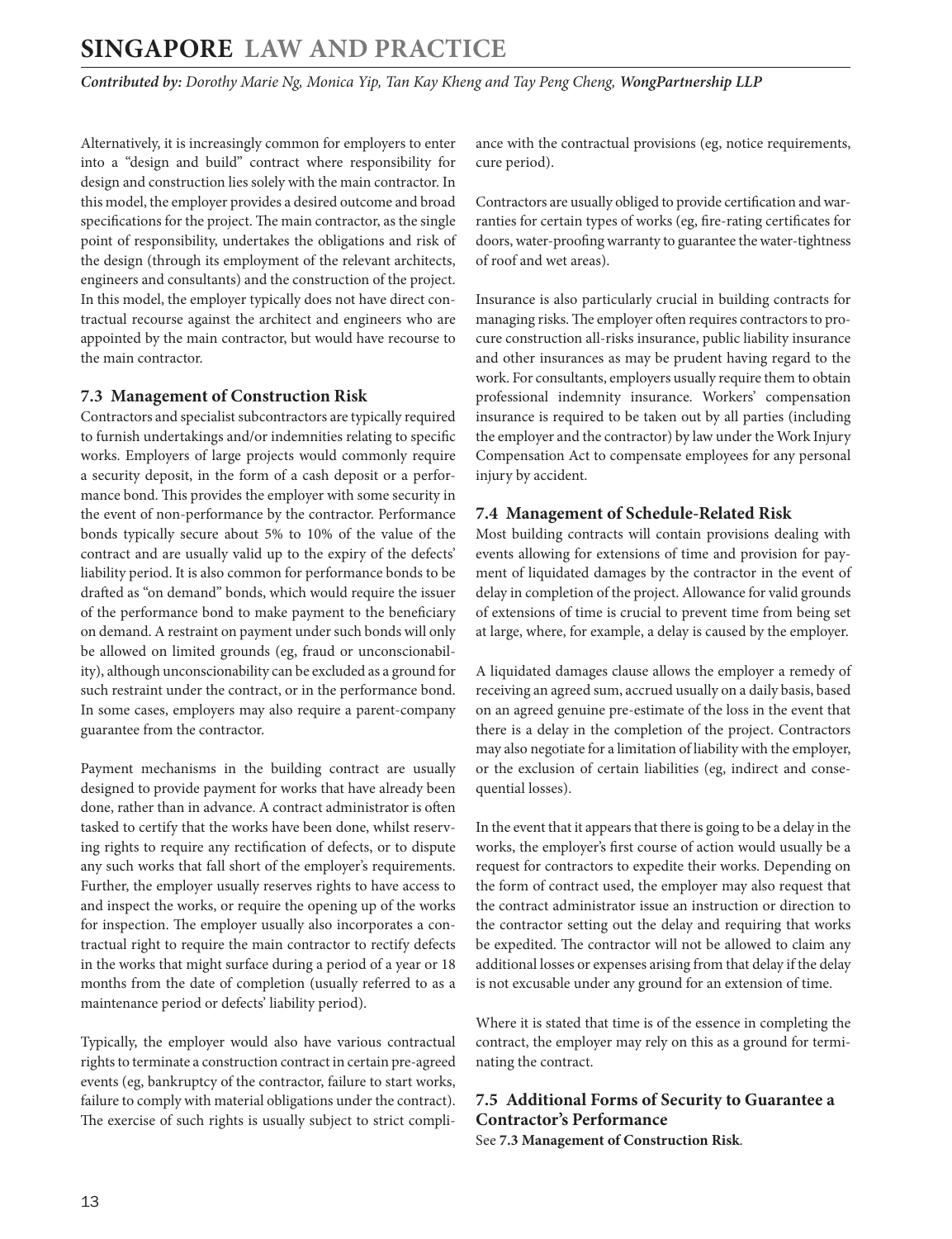# <span id="page-13-0"></span>**7.6 Liens or Encumbrances in the Event of Nonpayment**

The contractor has no right under general law to impose a lien or otherwise encumber an immovable property in the event of non-payment.

However, a contractor has the statutory right under the Building and Construction Industry Security of Payment Act to a lien over unfixed goods supplied by the contractor that have not been paid for, if the contractor has obtained an adjudication determination in its favour under the Act and the amount determined thereunder has not been paid.

#### **7.7 Requirements Before Use or Inhabitation**

Upon completion of the works in a building project, before occupation of the building is permitted, the QP has to apply to the BCA for a Temporary Occupation Permit (TOP) and subsequently for a Certificate of Statutory Completion. Upon issuance of a TOP, the project can be inhabited.

# **8. Tax**

#### **8.1 VAT**

Singapore imposes GST at the prevailing rate of 7% on all imports of goods and taxable supplies of goods and services made by a taxable person in the course or furtherance of carrying on a business. The Government had announced in its Budget 2018 that the GST rate is set to increase to 9% sometime between 2021 and 2025. Recently, the Government has confirmed that the GST rate will not be increased in 2021 but an increase to 9% will still be needed by 2025. A purchaser of non-residential real estate will be liable for payment of the GST unless the purchase is part of the transfer of a business as a going concern and prescribed conditions for exemption are satisfied. Supplies of residential property are exempt from GST.

#### **8.2 Mitigation of Tax Liability**

Subject to fulfilment of conditions, remission of stamp duty is available at law in a number of circumstances (eg, reconstruction of certain companies and transfers between certain associated companies). Under Section 33A of the Stamp Duties Act, there is a general anti-avoidance rule which grants broad powers to the Commissioner of Stamp Duties to challenge any arrangement which reduces or avoids liability for stamp duty.

# **8.3 Municipal Taxes**

Apart from GST and stamp duty, businesses owning immovable property are also subject to property tax at the rate of up to 10% on the annual value of the property.

#### **8.4 Income Tax Withholding for Foreign Investors**

Rental income is subject to income tax, which is payable by the landlord. The prevailing corporate tax rate is 17%. Where real estate is sold by a seller who is a property trader, gains are also subject to income tax. Where the seller is a property trader who is not resident in Singapore and whose operations are carried on outside Singapore, such gains are subject to withholding tax at 15% of the consideration, but the seller may file a tax return to claim deduction for allowable expenses. Where a seller is not a property trader, the gains are not subject to tax as there is no capital gains tax in Singapore.

#### **8.5 Tax Benefits**

Expenses incurred solely for producing the rental income and during the period of tenancy may be claimed as tax deductions. Depreciation of furnishings (eg, furniture, fixtures, electrical appliances) is not claimable.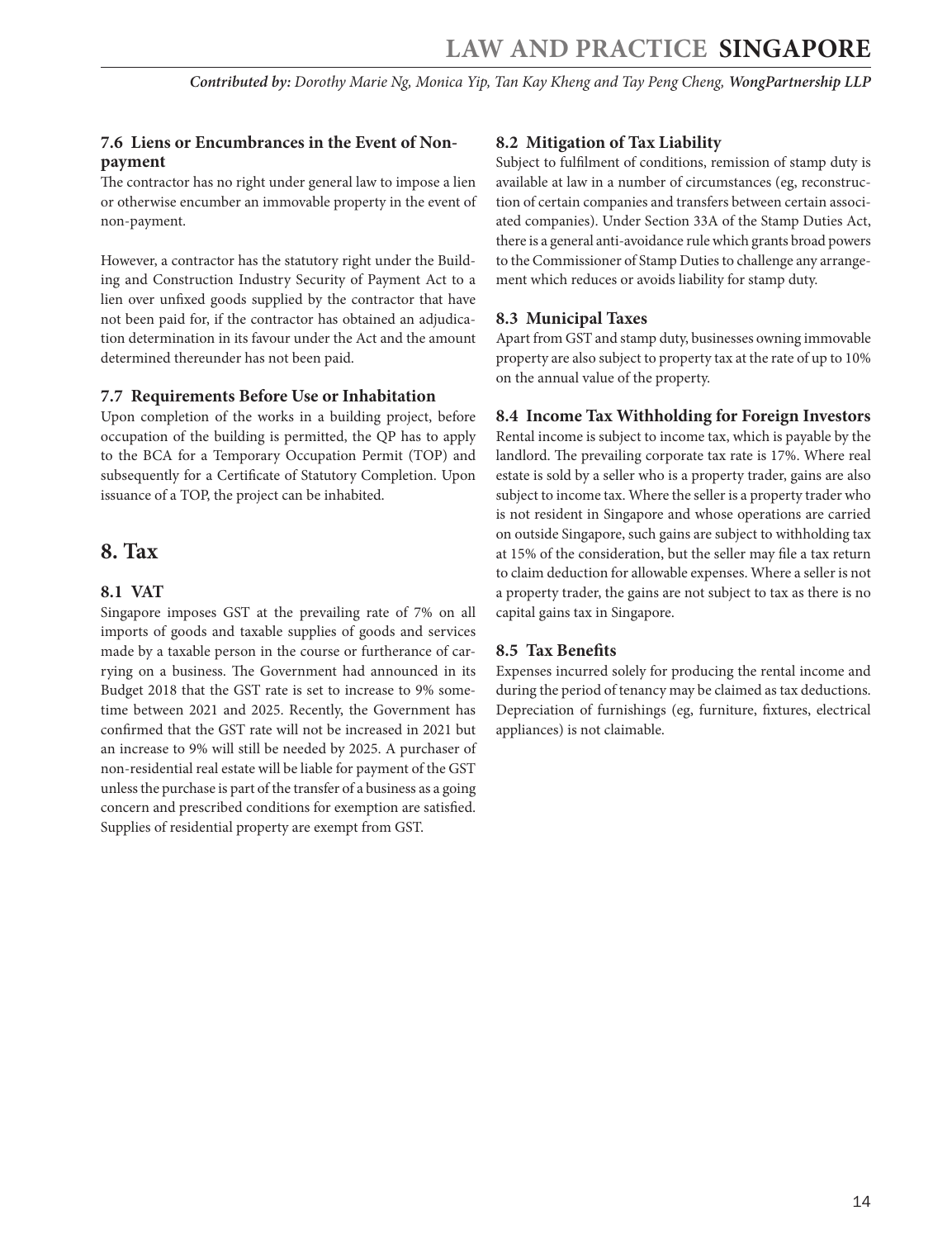*Contributed by: Dorothy Marie Ng, Monica Yip, Tan Kay Kheng and Tay Peng Cheng, WongPartnership LLP* 

**WongPartnership LLP** has over 400 lawyers with offices in Beijing, Shanghai and Yangon, as well as in Abu Dhabi, Dubai, Jakarta, Kuala Lumpur and Manila through member firms of WPG, a regional law network. WongPartnership has one of the largest teams of real estate lawyers in the country and has worked on a diverse range of deals in Singapore and throughout the region and across different real estate investment products. The firm's corporate real estate practice offers domain knowledge on acquisitions, divestments and financing arrangements, joint ventures, purposed build-to-suit projects, commercial leasing or small or extensive development projects. The firm's expertise also includes structuring, preparing and negotiating leases and other documents on behalf of landlords and tenants (including long-term leases of industrial land or co-working spaces for various complex developments), advising major developers, landlords and tenants across all asset classes (including commercial, retail, industrial, residential and mixed-use developments), advising statutory boards, government bodies and charities on real estate issues, advising investors in the purchase and tenders of land from government and private or statutory bodies or units in collective sales, and acting for both lenders and borrowers in property-backed financing/refinancing transactions. WongPartnership's clientele includes high net worth individuals and families, major developers, foreign and local property funds, public listed and private real estate companies and funds, financiers, government-linked companies and statutory bodies.

# <span id="page-14-0"></span>**Authors**



**Dorothy Marie Ng** is the head of the corporate real estate practice at WongPartnership. Her practice spans over 30 years across a full spectrum of real estate and real estate-related advice and transactions. Her experience includes working on acquisitions, disposition,

leasing and development/joint development of properties and property companies, funds, statutory boards, real estate investment trusts, real estate advisory work, and real estate redevelopment; advising on structuring of real estate and real estate related transactions and restructuring of property companies and entities; asset and estate planning. Dorothy's practice is often integrated with other practice areas in transactions such as those involving secured-asset bilateral or syndicated loans, joint ventures, joint developments, asset and business acquisitions, asset restructuring, debt restructuring, project financing and development financing and special leases. Dorothy has been a member of the Disciplinary Tribunal appointed by the Chief Justice under the Legal Profession Act since 1995; she has also been a member of the Singapore Institute of Legal Education Compliance Committee since its inception in 2011 and is an adjudicator for the Law Society's panel of Expedited Adjudication Scheme. Dorothy is admitted to the Singapore Bar and the Roll of Solicitors of England & Wales.



**Monica Yip** is the head of the corporate group and a partner in the corporate real estate practice at WongPartnership. Her main practice areas are property-related corporate transactions and investment work, acquisitions, disposals, securitisations, management and leasing of

commercial, industrial and residential properties, property advisory work, property development and finance work, joint development and government land sales. She has extensive experience in the real estate sector and regularly advises real estate investors, including corporates, individuals, societies, funds and real estate investment trusts. Monica is admitted to the Singapore Bar, and has over 29 years of legal experience; she is a member of the Law Society of Singapore and the Singapore Academy of Law. She is also a Commissioner for Oaths and a Notary Public.